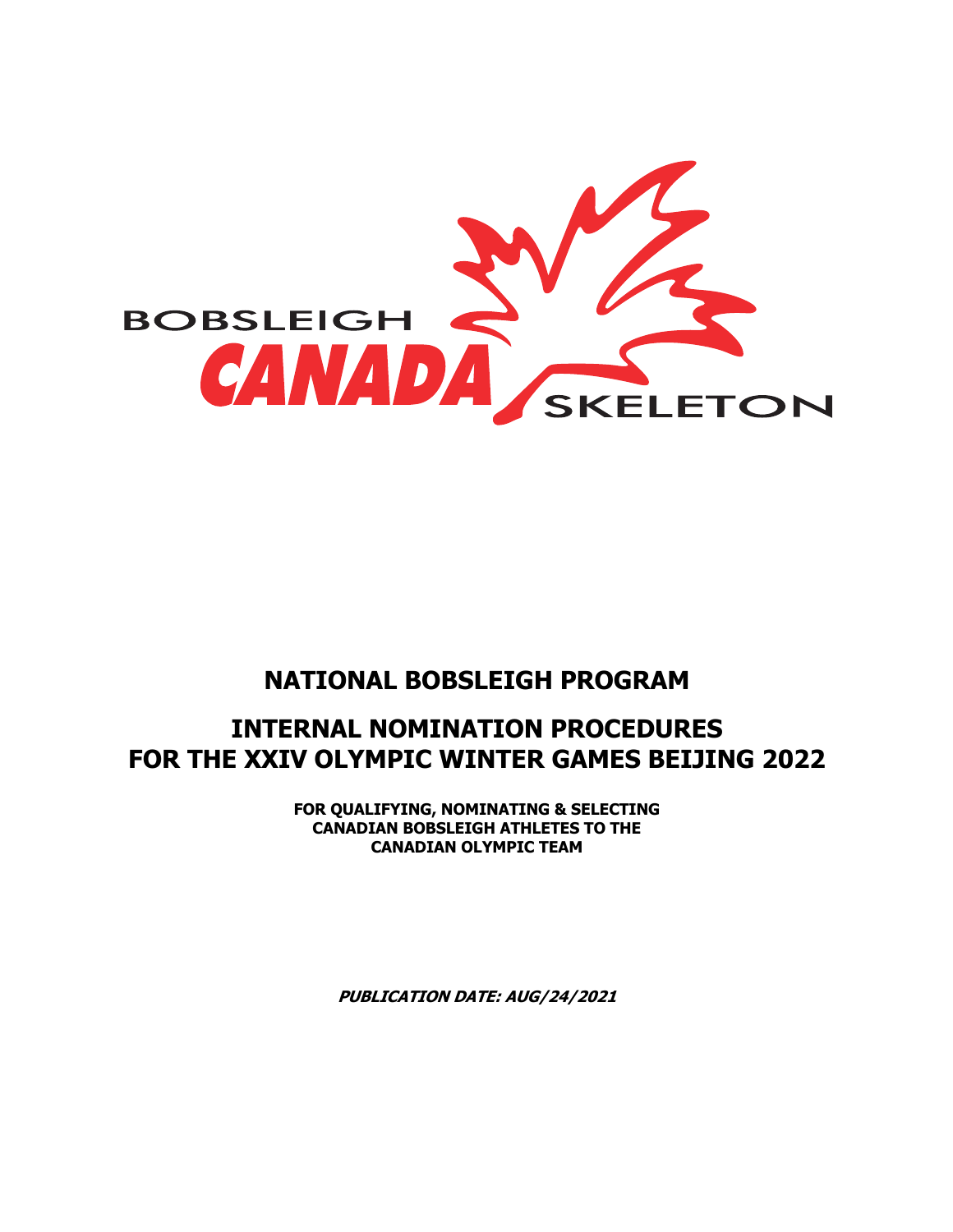

# **PREAMBLE**

These Bobsleigh Canada Skeleton (BCS) National Bobsleigh Program (NBP) 2022 Olympic Internal Nomination Procedures (INP) outline the processes by which BCS qualifies quota places in accordance with the International Bobsleigh & Skeleton Federation (IBSF) Bobsleigh Qualification System for Beijing 2022 (BQS), and by which athletes become eligible and are nominated by BCS to the Canadian Olympic Committee (COC) for selection to the Canadian Olympic Team (COT) for the XXIV Olympic Winter Games in Beijing 2022 (2022 OWG).

These BCS NBP INP have been designed in alignment of BCS' Mission:

#### **Bobsleigh CANADA Skeleton develops World and Olympic Champions.**

In keeping with BCS' Mission, fairness, equal opportunity, fielding medal potential athletes and development of NextGen athletes are the guiding principles of these BCS NBP INP.

#### **SPECIAL NOTE REGARDING COVID-19 PANDEMIC**

BCS is carefully following the evolution of the coronavirus (COVID-19) and how it may impact these BCS NBP INP. BCS reserves the right to modify these published BCS NBP INP based on the best available information. Any modifications are subject to review from the COC, will be made promptly and will be communicated to all affected parties by email and posted on the BCS website as soon as reasonably possible.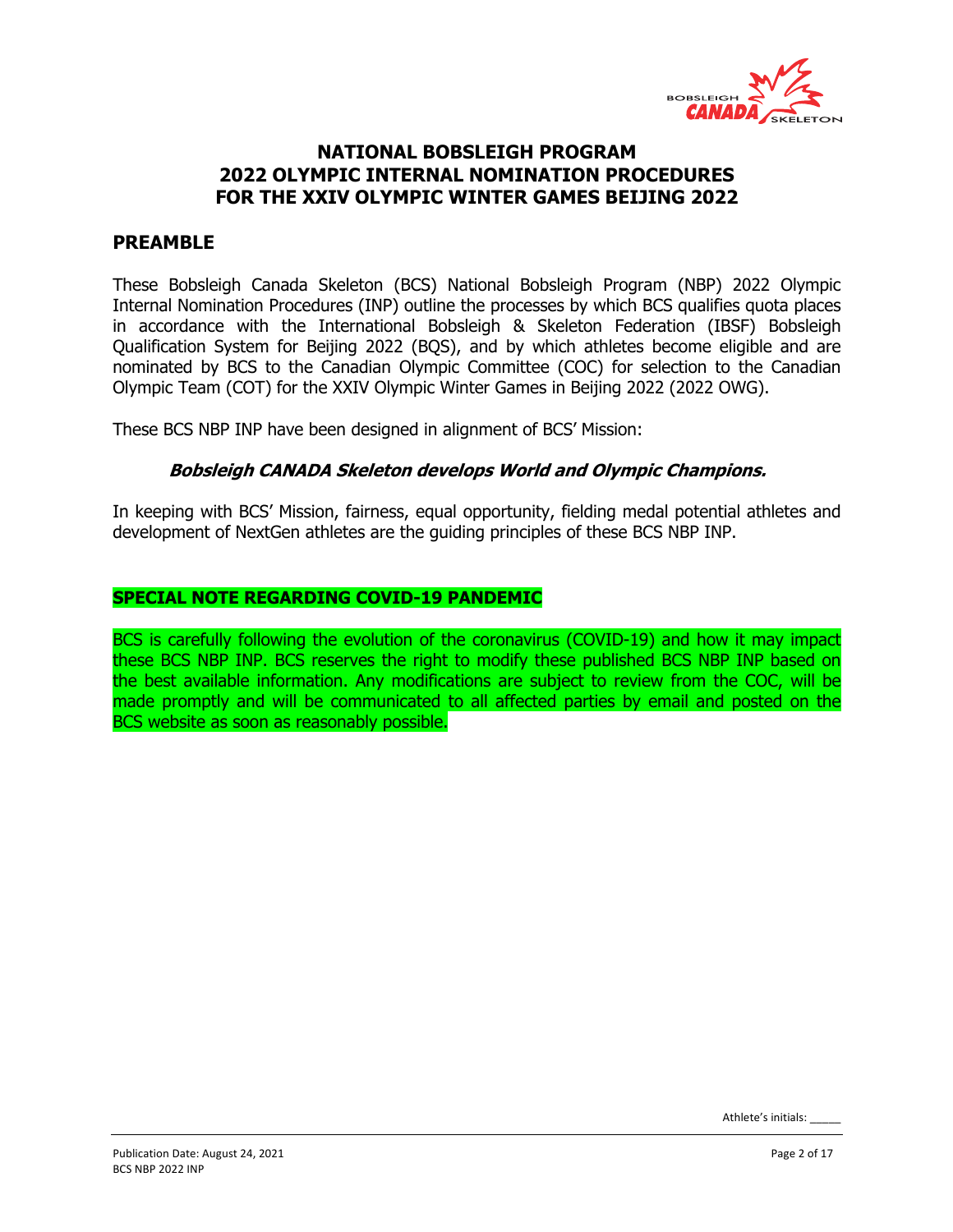

# **1. OBJECTIVE**

In keeping with BCS' Mission and the guiding principles, the Objectives of these BCS NBP INP are:

| <b>Primary Objective:</b> | to nominate the maximum number of medal potential NBP<br>athletes to the COT for the 2022 OWG.                                                                                                            |
|---------------------------|-----------------------------------------------------------------------------------------------------------------------------------------------------------------------------------------------------------|
|                           | <b>Secondary Objective:</b> to nominate BCS designated NBP NextGen athletes to the COT<br>for the 2022 OWG to provide major games experience in<br>alignment with the BCS NBP 2026 High Performance Plan. |

# **2. ESTABLISHMENT of these BCS NBP INP**

The High Performance Director (HPD) has drafted these BCS NBP INP, in consultation with the High Performance Committee (HPC), in compliance with the IBSF BQS and the COC's Team Selection Policy, and using previous policies, the COC's Guide to Drafting INPs and other relevant resources, as applicable.

The draft of these BCS NBP INP were then sent to the HPC, an elected Director of BCS and the COC for review and comment. The HPD then reviewed and considered the comments and suggestions and edited these BCS NBP INP, as appropriate.

These BCS NBP INP are then published on the Publication Date and notified by email to the current BCS NBP Athletes with National Team Athlete Status and published on the BCS website: https://www.bobsleighcanadaskeleton.ca/en/team/bobsleigh/criteria/

Following publication and prior to the deadline for Athlete Acknowledgement and Acceptance as set out in **clause 5.2.1.**, the HPD will host a meeting to review these BCS NBP INP with the current BCS NBP Athletes with National Team Athlete Status.

# **3. DECISION MAKING AUTHORITY**

### **3.1. HIGH PERFORMANCE COMMITTEE (HPC)**

### **3.1.1. Composition of the HPC**

The HPC will be comprised of:

- HPD (Chair);
- NBP High Performance Manager; and
- NBP Head Coach.

Note: Other technical staff and/or key personnel, as applicable, may be consulted from time to time and/or invited to participate in HPC meetings and if any named member is not available, a replacement may be designated, at the sole discretion of the HPD.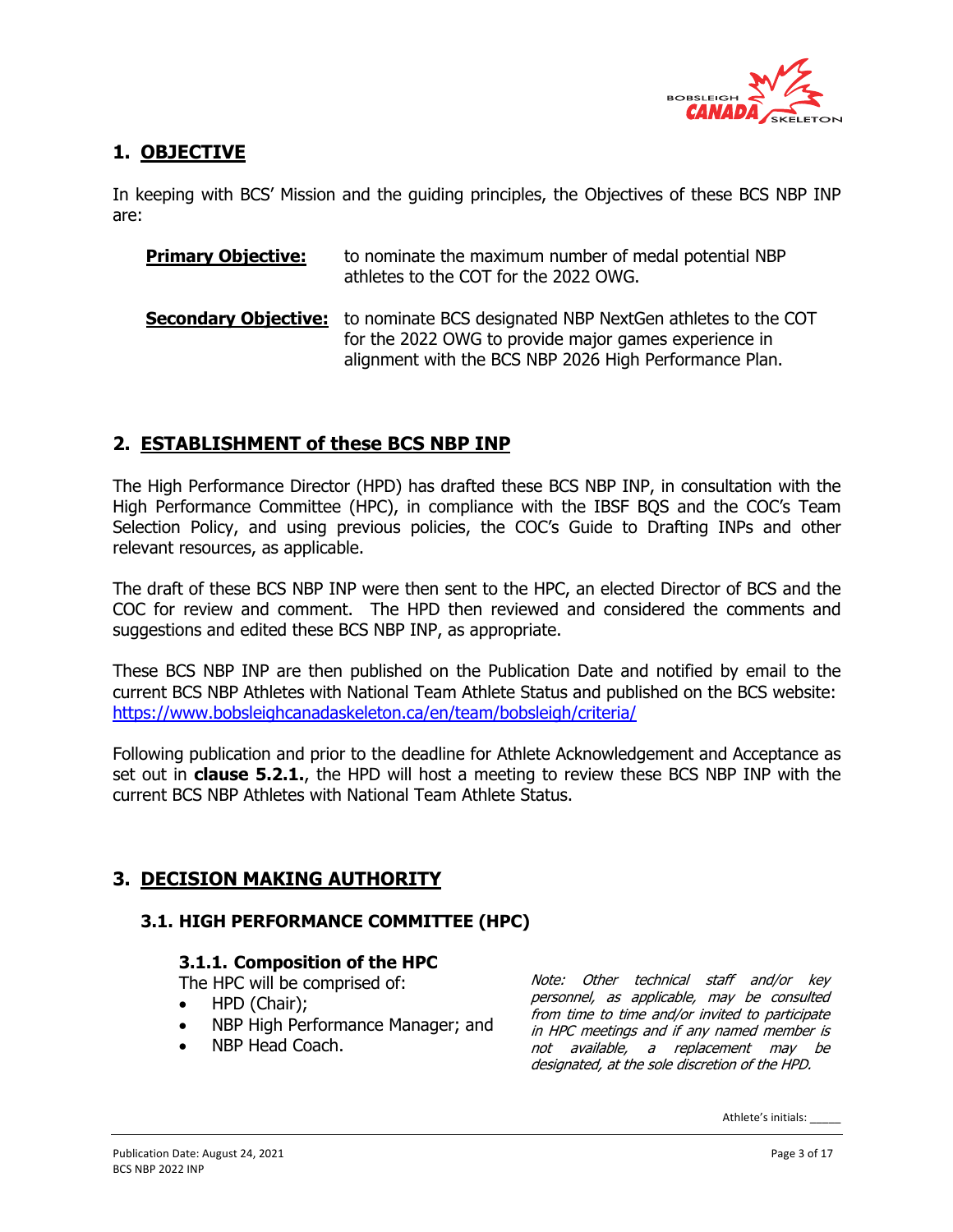

## **3.1.2. Responsibilities of the HPC**

The HPC is the sport technical body that is responsible for reviewing, evaluating and discussing the relevant nomination factors to assist the HPD in making nomination(s) to the BCS NBP Selection Committee, including but not limited to the following:

- the number of quota places qualified by BCS and allocated to the COC;
- the interpretation and application of these BCS NBP INP;
- the pool of NBP athletes with respect to eligibility, qualification, consideration of nominations and/or identification of Substitute Non-Nominated Athletes (if applicable); and/or
- the use of discretion, if applicable, in accordance with these BCS NBP INP.

#### **3.2. RESPONSIBILITIES OF THE HPD**

In addition to other responsibilities of the HPD as set out herein or otherwise, the HPD is responsible for:

- Interpreting and applying these BCS NBP INP;
- establishing and consulting with the HPC;
- confirming the number of quota spots qualified by BCS in accordance with the IBSF BQS;
- considering the pool of NBP athletes with respect to eligibility, qualification, and nomination;
- considering and determining whether to identify Substitute Non-Nominated Athlete(s);
- nominating eligible athletes (and identifying Substitute Non-Nominated Athletes, if applicable) to the SC for review and ratification;
- discussing and reviewing with the SC the list of eligible athletes;
- submitting the SC ratified list of nominated eligible athletes to the COC for selection to the COT for the 2022 OWG; and/or
- notifying the athletes of the confirmation of their selection by the COC to the COT for the 2022 OWG.

### **3.3. BCS NBP SELECTION COMMITTEE (SC)**

#### **3.3.1. Composition of the SC**

The SC will be comprised of:

- BCS Board Member (Chair);
- BCS Chief Executive Officer;
- High Performance Director;
- Athletes Representative Skeleton; and
- Independent participant.

#### **3.3.2. Responsibilities of the SC**

Note: At the sole discretion of the Chair:

- If any named member is not available, a replacement may be designated; and
- Other technical staff and/or key personnel, as applicable, may be invited to participate in a portion of the SC's meeting(s).

The SC shall review these BCS NBP INP, the nomination(s) (and identified Substitute Non-Nominated Athletes if applicable) of the HPD, any supporting information presented by the HPD and/or such other information as the Committee may deem appropriate, and make such enquiries of the HPD and/or invited persons (as specified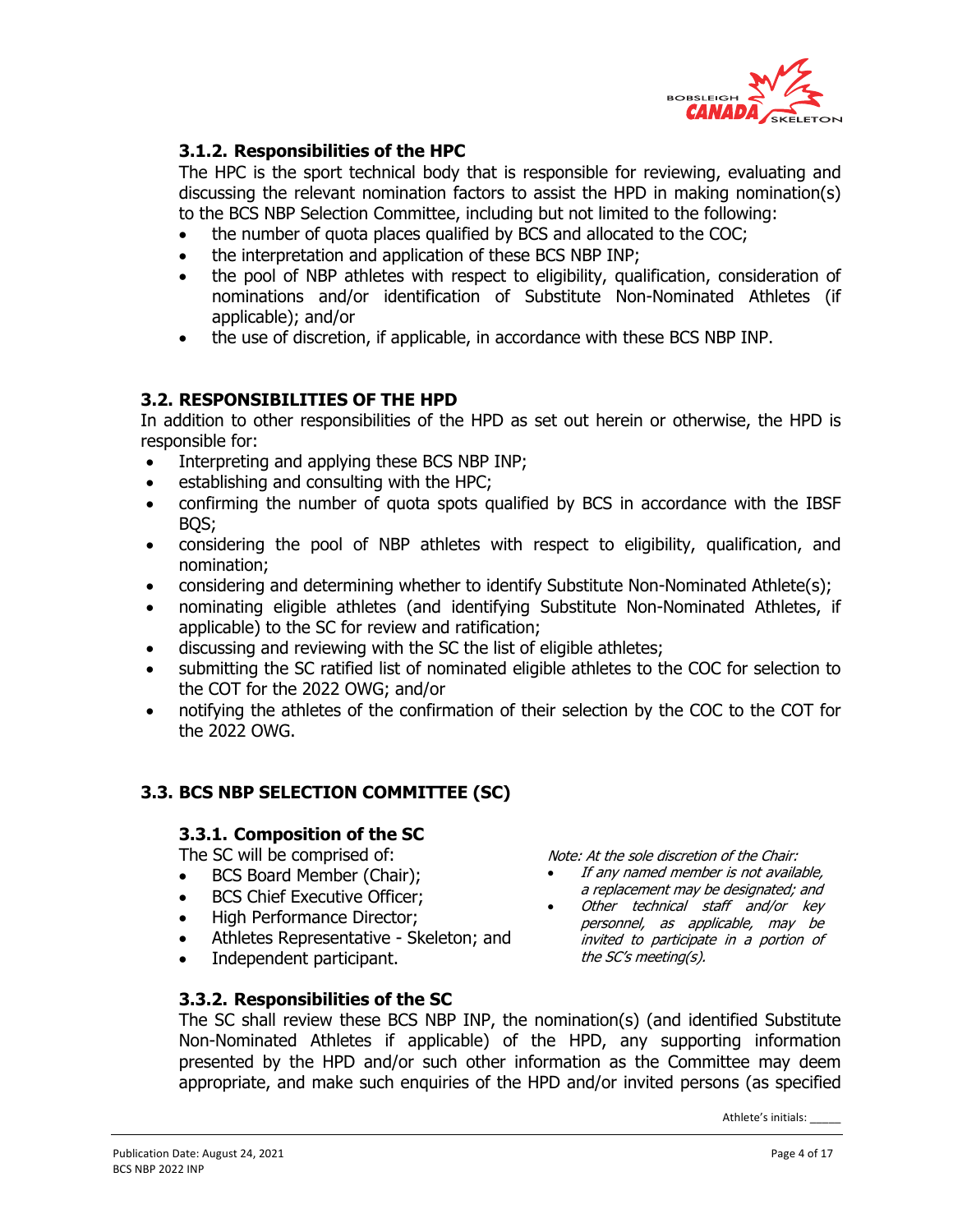

herein), in order to review such nomination(s) and to ensure that the nomination(s) are in accordance with these BCS NBP INP.

It is the responsibility of the SC to review and ratify the list of nominated eligible athletes for submission to the COC for selection to the COT for the 2022 OWG.

# **4. IBSF BOBSLEIGH QUALIFICATION SYSTEM FOR BEIJING 2022**

BCS, NBP athletes and these BCS NBP INP are bound by the **IBSF Bobsleigh Qualification System For XXIV Olympic Winter Games, Beijing 2022** which can be found on the IBSF website:

https://www.ibsf.org/en/inside-ibsf/downloads

#### **4.1. 2022 OWG COT BOBSLEIGH QUOTA**

The maximum number of athletes that may be nominated to the COC for selection to the COT for the 2022 OWG is the number of quota places qualified by BCS and allocated to the COC as set out in the IBSF BQS.

### **4.2. CHANGES TO THE IBSF BQS**

These BCS NBP INP are based on the IBSF BQS as presently known and understood and on the latest information available to BCS. Any changes to the IBSF BQS may necessitate changes to these BCS NBP INP. Should such a circumstance occur, BCS will review and amend these BCS NBP INP to comply with the latest IBSF BQS. Amendments to these BCS NBP INP will be communicated directly to the affected parties by email and posted on the BCS website as soon as reasonably possible.

### **5. ELIGIBILTY**

#### **5.1. IBSF ELIGIBILITY**

Only those athletes who achieve the minimum eligibility standards as set forth by the IBSF and according to the IBSF BQS may be considered for nomination by BCS to the COC for selection to the COT.

### **5.2. COT ELIGIBILITY**

In addition to being eligible according to the IBSF BQS, in order to be eligible for nomination to the COC for selection to the COT for the 2022 OWG, candidates must fulfill the following conditions: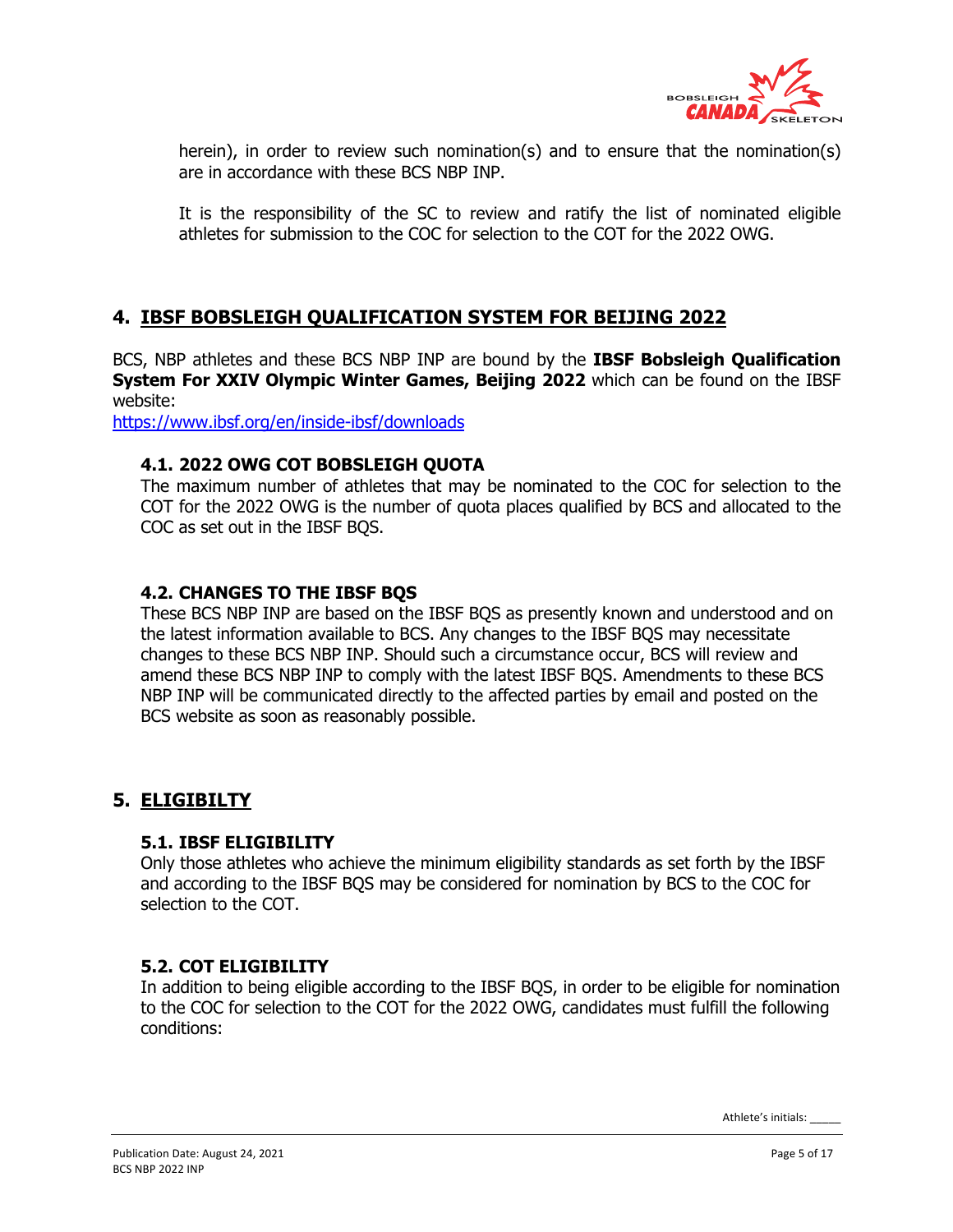

#### **5.2.1. Athlete Acknowledgement and Acceptance Agreement Requirement:**

Those Athletes with confirmed BCS National Team Athlete Status at the time of the Publication Date of these BCS NBP INP, must within 14 calendar days of such Publication Date and notification by email, sign, submit, and comply with the BCS 2022 OWG Athlete Acknowledgment and Acceptance Agreement, attached as **Appendix A**.

Those Athletes whose BCS National Team Athlete Status is confirmed *after* the Publication Date of these BCS NBP INP shall, within 14 calendar days of first having such status confirmed, sign, submit, and be comply with the BCS 2022 OWG Athlete Acknowledgment and Acceptance Agreement, attached as **Appendix A**.

#### **5.2.2. At The Time of Nomination to the SC:**

- Have executed and submitted in a timely manner the BCS 2022 OWG Athlete Acknowledgment and Acceptance Agreement, attached as **Appendix A** as per **clause 5.2.1.**;
- Be a member in good standing of BCS with current National Team Athlete status, including but not limited to having a valid fully executed BCS Athlete Agreement, be committed to a BCS approved Individual Performance Plan (IPP), as applicable, have paid all outstanding fees owing to BCS; and fulfilling such other associated membership and National Team Athlete status obligations as may be required from time to time;
- Confirm, if requested, to the satisfaction of BCS, as set out in **clause 8.** herein, health and fitness;
- Be recognized by law as a Canadian Citizen (Rule 41 of the Olympic Charter);
- Be in possession of a Canadian Passport valid for a period of at least 6 months beyond the end of the 2022 OWG; and
- Be in compliance with all relevant IBSF, COC and International Olympic Committee (IOC) requirements for eligibility to compete representing Canada at the 2022 OWG.

### **6. NBP 2022 OWG NOMINATION CRITERIA & PROCESS**

#### **6.1. QUALIFICATION PERIOD**

The BCS NBP 2022 OWG qualification period (NBP-QP) shall be: **July 1st, 2021 to January 16th, 2022.**

#### **6.2. NOMINATION PROCESS**

Upon completion of the NBP-QP and in accordance with the number of quota places qualified by BCS and allocated to the COC as set out in the IBSF BQS, **clause 4.**, per discipline, in accordance with the responsibilities set out in these BCS NBP INP, the HPD shall, following consultation with the HPC, nominate the following eligible athletes to the SC: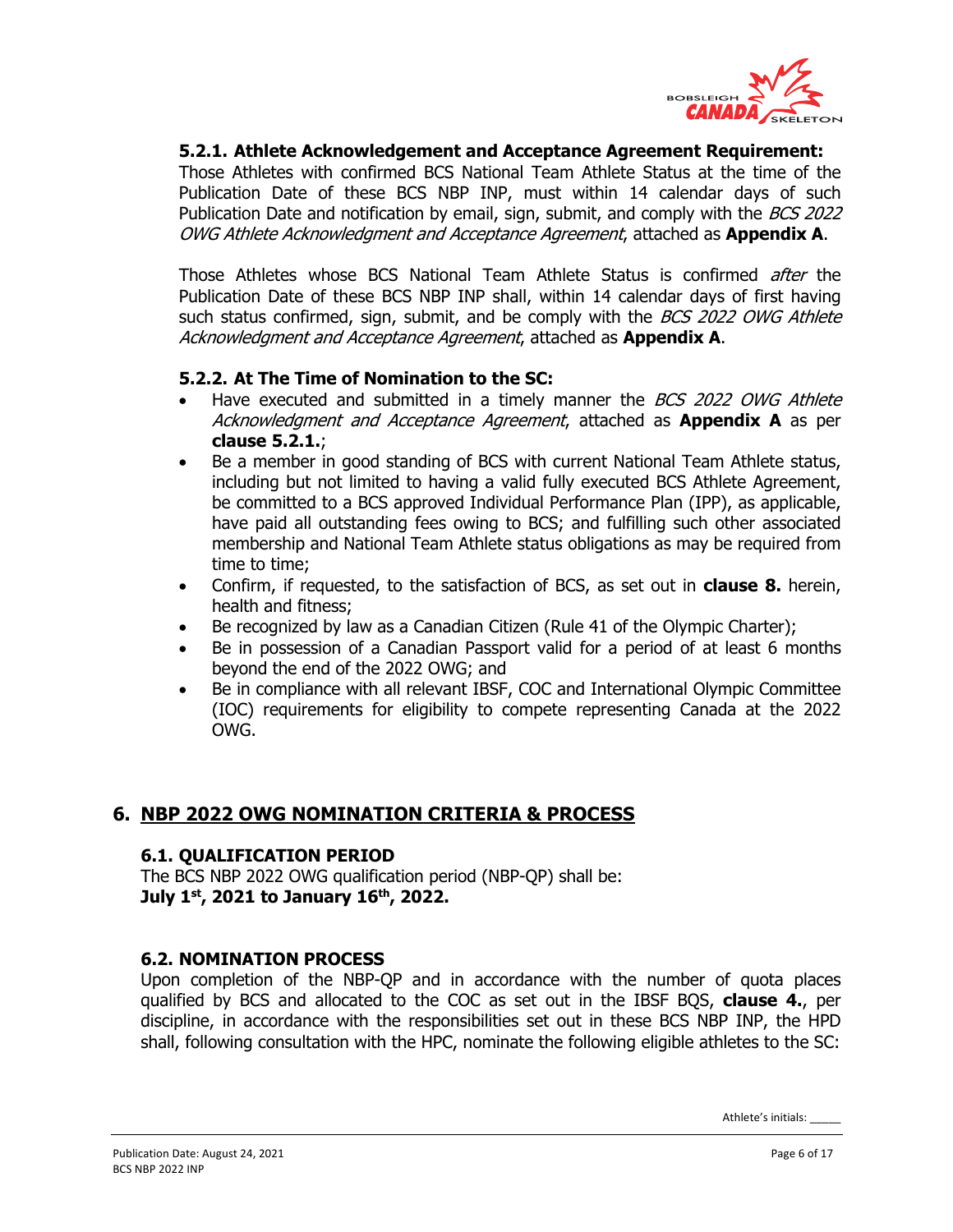

# **6.2.1. Bobsleigh Pilot Nomination**

Bobsleigh Pilots shall be nominated as follows:

- 2-Man and 4-Man disciplines according to **Table 1**;
- Women's Monobob discipline according to **Table 2**; and
- 2-Woman discipline according to **Table 3**.

|                          | 2-MAN & 4-MAN                                |                                                                                                                    | <b>DESIGNATION OF QUOTA PLACES PER DESCIPLINE</b>                                                                                                                                                                                                             |                                                                                                                                                                                                                                                               |
|--------------------------|----------------------------------------------|--------------------------------------------------------------------------------------------------------------------|---------------------------------------------------------------------------------------------------------------------------------------------------------------------------------------------------------------------------------------------------------------|---------------------------------------------------------------------------------------------------------------------------------------------------------------------------------------------------------------------------------------------------------------|
|                          | <b>DISCIPLINES</b>                           | Quota Place #1                                                                                                     | Quota Place #2                                                                                                                                                                                                                                                | Quota Place #3                                                                                                                                                                                                                                                |
| <b>DISCIPLINE</b><br>PER | If Three $(3)$<br><b>Places</b><br>Qualified |                                                                                                                    | Designated to the second<br>highest ranked eligible<br>athlete based on the 2021-<br>22 IBSF Ranking List, per<br>discipline.                                                                                                                                 | Designated to any eligible<br>athlete at the sole discretion<br>of the HPC in accordance<br>with these BCS NBP INP,<br>otherwise designated to the<br>third highest ranked eligible<br>athlete based on the 2021-<br>22 IBSF Ranking List, per<br>discipline. |
| QUOTA PLACES QUALIFIED   | If Two $(2)$<br><b>Places</b><br>Qualified   | Designated to the highest<br>ranked eligible athlete<br>based on the 2021-22 IBSF<br>Ranking List, per discipline. | Designated to any eligible<br>athlete at the sole discretion<br>of the HPC in accordance<br>with these BCS NBP INP,<br>otherwise designated to the<br>second highest ranked<br>eligible athlete based on the<br>2021-22 IBSF Ranking List,<br>per discipline. |                                                                                                                                                                                                                                                               |
| <b>NUMBER OF</b>         | If One $(1)$<br><b>Place</b><br>Qualified    |                                                                                                                    |                                                                                                                                                                                                                                                               |                                                                                                                                                                                                                                                               |

**Table 1**

Athlete's initials: \_\_\_\_\_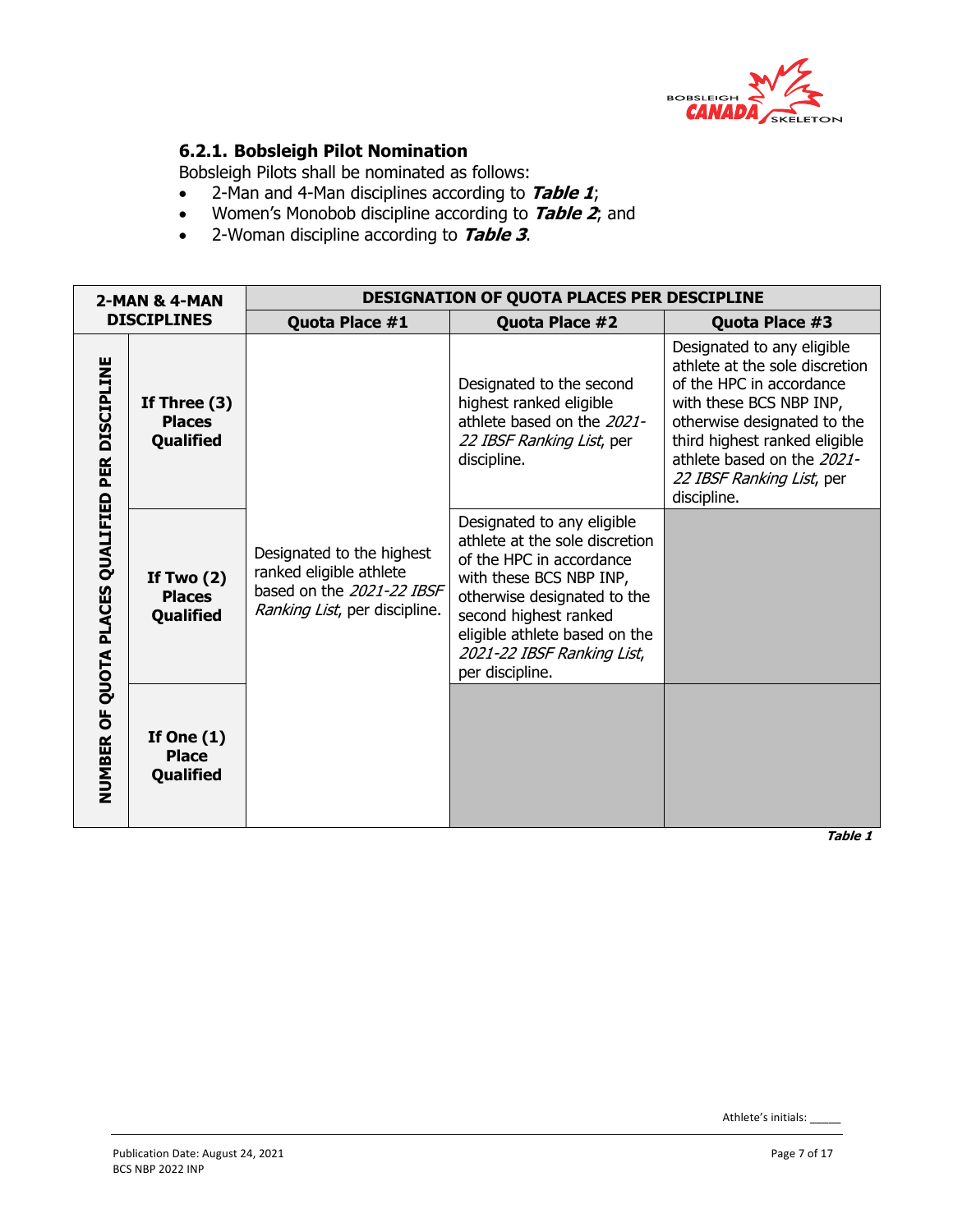

|                                          | <b>WOMEN'S</b>                                    | <b>DESIGNATION OF QUOTA PLACES</b>                                          |                                                                                                                                                                                                                                                      |  |  |  |  |  |  |  |  |  |  |  |  |
|------------------------------------------|---------------------------------------------------|-----------------------------------------------------------------------------|------------------------------------------------------------------------------------------------------------------------------------------------------------------------------------------------------------------------------------------------------|--|--|--|--|--|--|--|--|--|--|--|--|
|                                          | <b>MONOBOB</b><br><b>DISCIPLINE</b>               | Quota Place #1                                                              | Quota Place #2                                                                                                                                                                                                                                       |  |  |  |  |  |  |  |  |  |  |  |  |
| OF WOMEN'S MONOBOB<br>A PLACES QUALIFIED | If Two $(2)$<br><b>Places</b><br><b>Qualified</b> | Designated to the highest ranked                                            | Designated to any eligible athlete at the sole<br>discretion of the HPC in accordance with these<br>BCS NBP INP, otherwise designated to the<br>second highest ranked eligible athlete based on<br>the 2021-22 Women's Monobob IBSF Ranking<br>List. |  |  |  |  |  |  |  |  |  |  |  |  |
| <b>NUMBER</b><br>QUOT                    | If One $(1)$<br><b>Place</b><br><b>Qualified</b>  | eligible athlete based on the 2021-22<br>Women's Monobob IBSF Ranking List. |                                                                                                                                                                                                                                                      |  |  |  |  |  |  |  |  |  |  |  |  |

**Table 2**

|                                                  | 2-WOMAN                                      |                                                                                      | <b>DESIGNATION OF QUOTA PLACES</b>                                                                                                                                                                                                                         |                                                                                                                                                                                                                                                                                                                |
|--------------------------------------------------|----------------------------------------------|--------------------------------------------------------------------------------------|------------------------------------------------------------------------------------------------------------------------------------------------------------------------------------------------------------------------------------------------------------|----------------------------------------------------------------------------------------------------------------------------------------------------------------------------------------------------------------------------------------------------------------------------------------------------------------|
|                                                  | <b>DISCIPLINE</b>                            | Quota Place #1                                                                       | Quota Place #2                                                                                                                                                                                                                                             | Quota Place #3                                                                                                                                                                                                                                                                                                 |
| QUALIFIED                                        | If Three $(3)$<br><b>Places</b><br>Qualified | Designated to the<br>highest ranked                                                  | Designated to the second highest<br>ranked eligible athlete based on<br>the 2021-22 Women's Monobob<br><b>IBSF Ranking List.</b>                                                                                                                           | Designated to any eligible<br>athlete at the sole discretion of<br>the HPC in accordance with<br>these BCS NBP INP, otherwise<br>designated to the highest<br>ranked eligible athlete based<br>on the 2021-22 2-Woman IBSF<br>Ranking List, who is not<br>already designated for Quota<br>Place $#1$ or $#2$ . |
| 2-WOMAN QUOTA PLACES<br>$\overline{0}$<br>NUMBER | If Two $(2)$<br><b>Places</b><br>Qualified   | eligible athlete<br>based on the<br>2021-22 Women's<br>Monobob IBSF<br>Ranking List. | Designated to any eligible athlete<br>at the sole discretion of the HPC in<br>accordance with these BCS NBP<br>INP, otherwise designated to the<br>second highest ranked eligible<br>athlete based on the 2021-22<br>Women's Monobob IBSF Ranking<br>List. |                                                                                                                                                                                                                                                                                                                |
|                                                  | If One $(1)$<br><b>Place</b><br>Qualified    |                                                                                      |                                                                                                                                                                                                                                                            |                                                                                                                                                                                                                                                                                                                |

**Table 3**

Athlete's initials: \_\_\_\_\_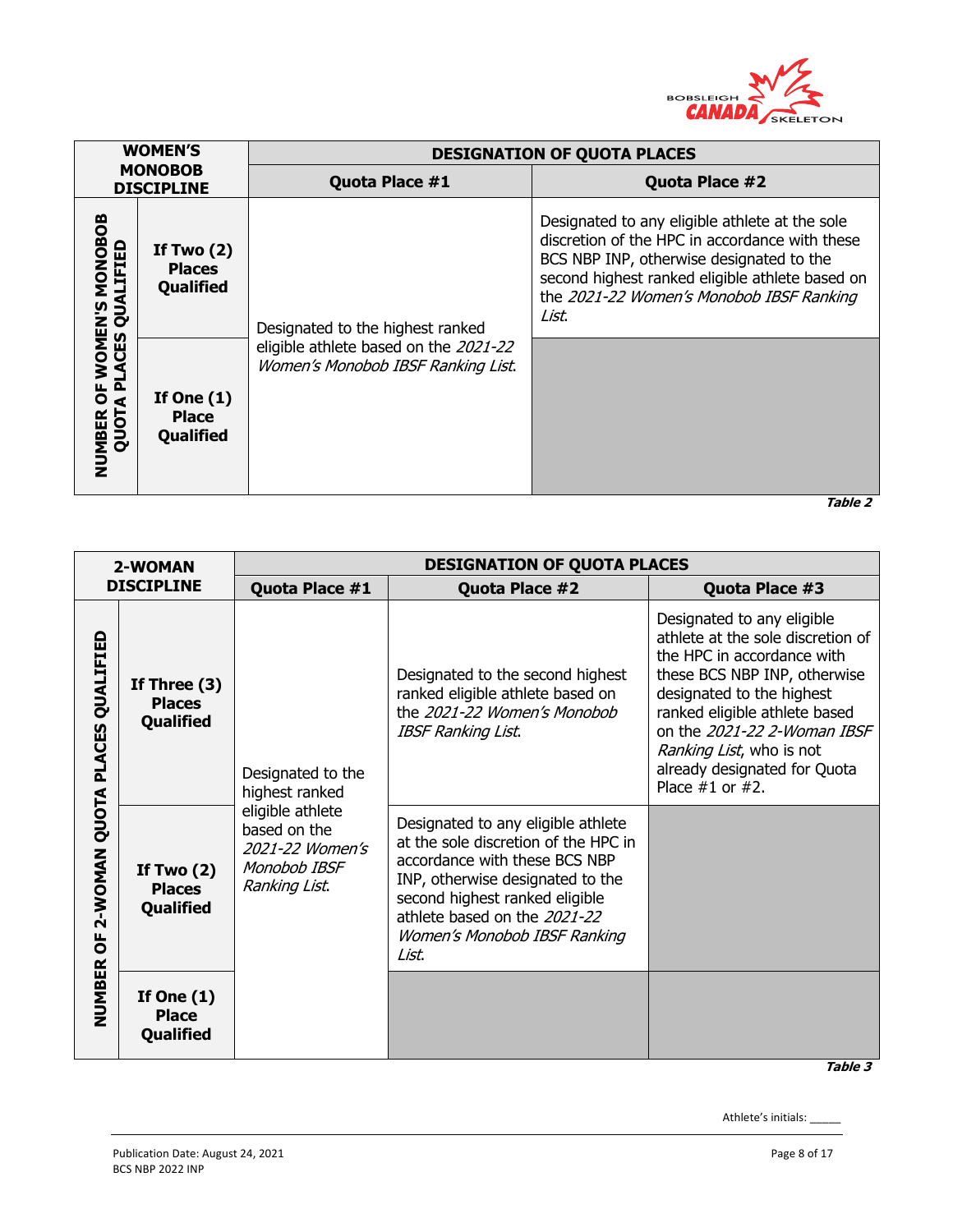

# **6.2.2. Bobsleigh Crew & Ap Alternate Athlete Nominations**

Bobsleigh Crew, including Ap Alternate Athletes as described in the IBSF BQS, shall be nominated at the sole discretion of the HPC in accordance with these BCS NBP INP.

#### **6.2.3. Bobsleigh Pilot Tie Breaker**

In the event of a tie in pilots' ranks in the respective 2021-22 IBSF Ranking List, the tie will be broken by the points scored from the respective athletes' highest single pointscoring IBSF race during the NBP-QP, with the athlete with the highest score deemed to be the athlete of higher rank. If this does not determine a clear winner, the HPC shall use discretion to break the tie in accordance with these BCS NBP INP.

#### **6.2.4. Substitute Non-Nominated Athlete Identification**

The HPC may, at its sole discretion in accordance with these BCS NBP INP, identify up to one (1) eligible men's and women's pilot(s) respectively, and/or up to two (2) crew in each of men's and women's bobsleigh, as Substitute Non-Nominated Athlete(s).

For the avoidance of doubt, an athlete identified as a Substitute Non-Nominated Athlete is not nominated to the COT unless and until such athlete is chosen to replace a nominated athlete as set out in **clause 10.**

### **6.3. BCS REVIEW & RATIFICATION**

Following the nomination(s) from the HPD, the SC will convene, review and ratify the nomination(s) and/or identified Substitute Non-Nominated Athlete(s) (if applicable) in accordance with its responsibilities as set out in these BCS NBP INP.

If for any reason, the SC does not ratify the list of nominated athletes, the SC shall return the matter to the HPD for re-consideration and re-nomination to the SC for ratification.

For the avoidance of doubt, the HPD may amend the list of nominated athlete(s) and/or identified Substitute Non-Nominated Athlete(s), with or without consultations of the HPC, throughout the review process until such time as the nomination(s) are ratified by the SC.

#### **6.4. COC SELECTION CONFIRMATION**

Following ratification of the nomination(s) by the SC, the HPD will submit the ratified nomination(s) to the COC, no later than **January 19th, 2022**, for selection to the COT for the 2022 OWG.

### **6.5. ATHLETE RESPONSIBILITIES FOLLOWING COC CONFIRMATION**

Upon receipt of confirmation of selection to the COT from the COC and/or the HPD, nominated athletes must sign, submit, and comply with the COC Athlete Agreement and Organising Committee (OCOG) Conditions of Participation Form no later than **January 19th, 2022**;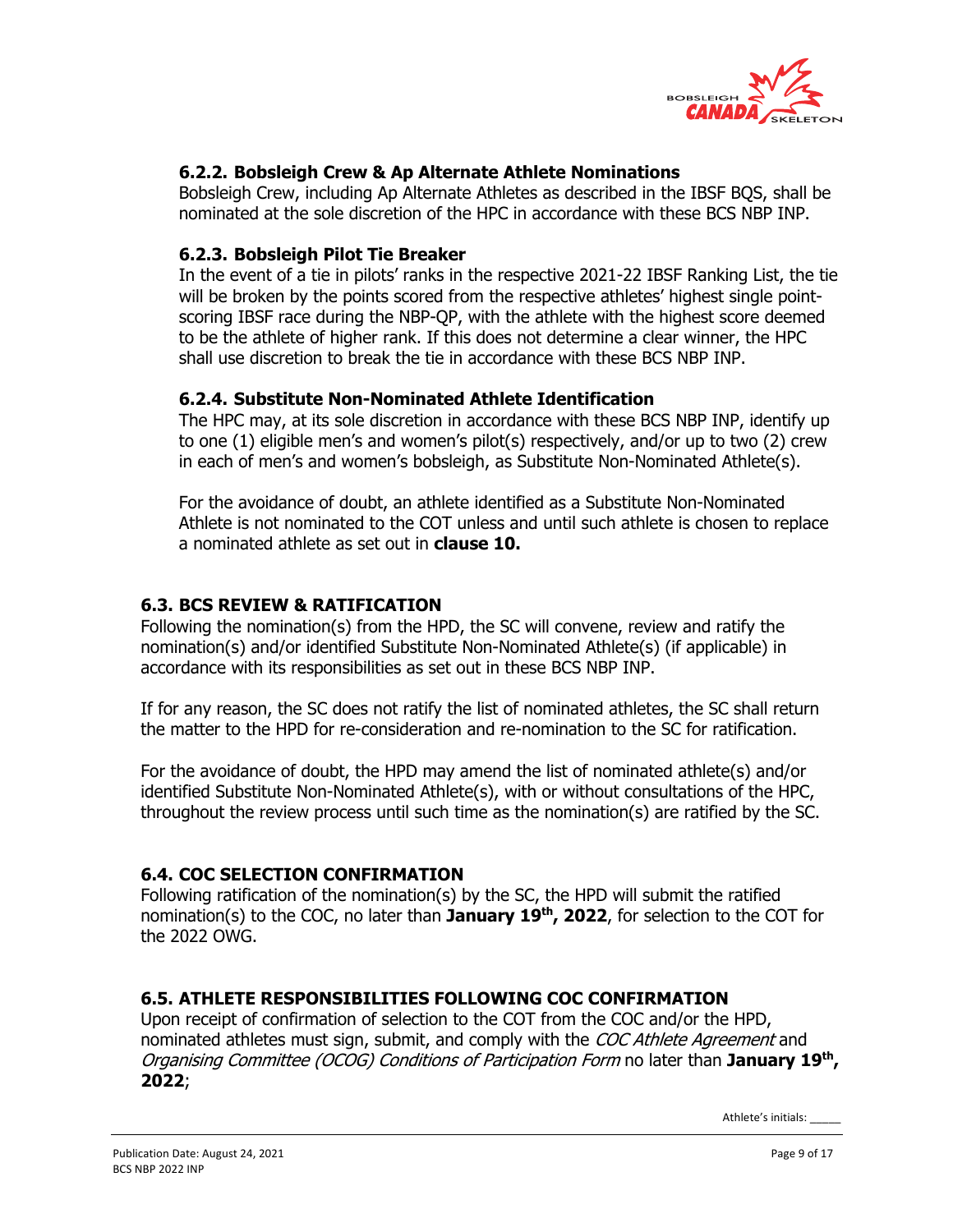

# **7. BCS DISCRETION**

# **7.1. CIRCUMSTANCES**

BCS, including but not limited to the HPD, HPC and/or the SC may use its discretion in interpreting and applying these BCS NBP INP, as well as in in the event of the following non-exhaustive circumstances:

- a) Injury or long term sickness resulting in missed competitions and/or other events within the NBP-QP;
- b) In the event of a tie that is not broken by **clause 6.2.3.** herein;
- c) "Acts of God" adverse weather conditions or other external factors resulting in modified or cancelled competitions and/or other events;
- d) "IBSF Rulings" decisions made by the IBSF which impact the nations rankings, athlete results and/or qualification standards;
- e) as set out in these BCS NBP INP; and/or
- f) Such other circumstances and/or events that in the determination of the SC, HPC and/or HPD, as appropriate, warrants the use of discretion.

### **7.2. FACTORS TO BE CONSIDERED**

In the event BCS uses discretion, the SC and/or HPC and/or HPD may consider all relevant factors achieved within the NBP-QP including but not limited to the following:

- a) NBP Performance Score Rubric (**Appendix B**); and/or
- b) Performance Indicators:
	- Athletic Testing results;
	- Individual and/or Team Ice House Push Testing and/or Evaluation results;
	- Competition Season Push Evaluation results;
	- International Competition results;
	- IBSF rank(s);
	- Competitive Readiness, as defined in **clause 8.**;
	- Sliding competency including but not limited to demonstrated driving knowledge and skill, pushing and loading technique, riding position and/or other related technical proficiencies contributing to optimal start and on track speeds; and/or
	- Commitment to a BCS approved IPP, as applicable.

For the avoidance of doubt, no particular factor, including but not limited to the NBP Performance Score Rubric and/or the Performance Indicators will be determinative in the use of discretion and other factors may be considered as deemed appropriate in the circumstances.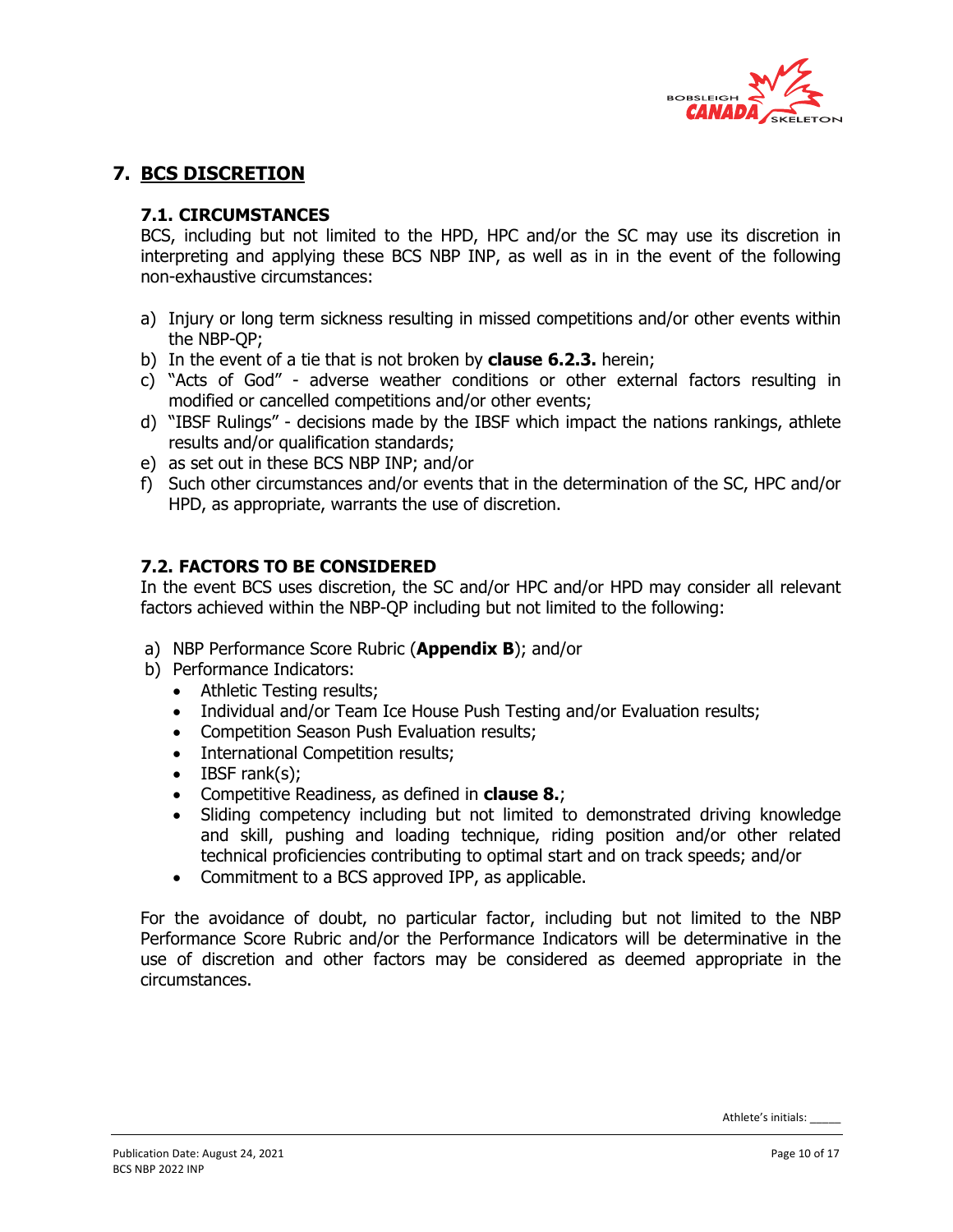

# **8. INJURY / ILLNESS / COMPETITIVE READINESS**

Throughout the NBP-QP, nomination process and while a member of the COT, athletes are required to maintain Competitive Readiness and to immediately report any injury, illness, or change in training that could affect their ability to compete at their highest level at the 2022 OWG. Notification detailing such injury, illness or change in training must be sent in writing to the HPD without delay.

"Competitive Readiness" is defined as: the ability of the athlete to achieve equal or superior performance(s) onsite at the 2022 OWG, as compared to the performance(s) the athlete achieved during the NBP-QP.

All athletes may, at the BCS Team Physician's and/or the HPC's discretion, have their health status assessed by the BCS Team Physician or designate.

The final decision on Competitive Readiness will be made by the HPC, in its sole discretion, using such available information as the HPC deems appropriate, including but not limited to: performance results and progress throughout the NBP-QP, the suitability of the training and IPP, fitness and other Competitive Readiness indicators, submitted medical documentation, consultation with relevant personnel, and/or any other relevant performance related information.

#### **8.1. Injury, Illness & Not Competitive Ready PRIOR TO Nomination to the SC**

In the event that an athlete is deemed injured, ill or not Competitive Ready prior to the nomination by the HPD to the SC, the HPD, in consultation with the BCS Team Physician and such other persons as the HPD may deem appropriate in the HPD's sole discretion, shall determine whether the athlete will be sufficiently recovered to compete at their highest level at the 2022 OWG in order to warrant the athlete's nomination.

Injured, ill or not Competitive Ready athletes may, at the HPD's sole discretion, be subject to a proof of fitness and/or Competitive Readiness test to be determined by the HPD in consultation with HPC. This test will consist of a controlled performance such as a competition or observed test with a predetermined expected outcome. These athletes will not travel with the team until this requirement has been satisfied.

#### **8.2. Injury, Illness & Not Competitive Ready AFTER Nomination to the SC**

In the event that an athlete is deemed injured, ill or not Competitive Ready after the athlete's nomination is ratified by the SC, but prior to the athlete's nomination being ratified by the COC for selection to the COT for the 2022 OWG, the SC shall make itself available to reconsider the nomination(s) in light of the injury or illness.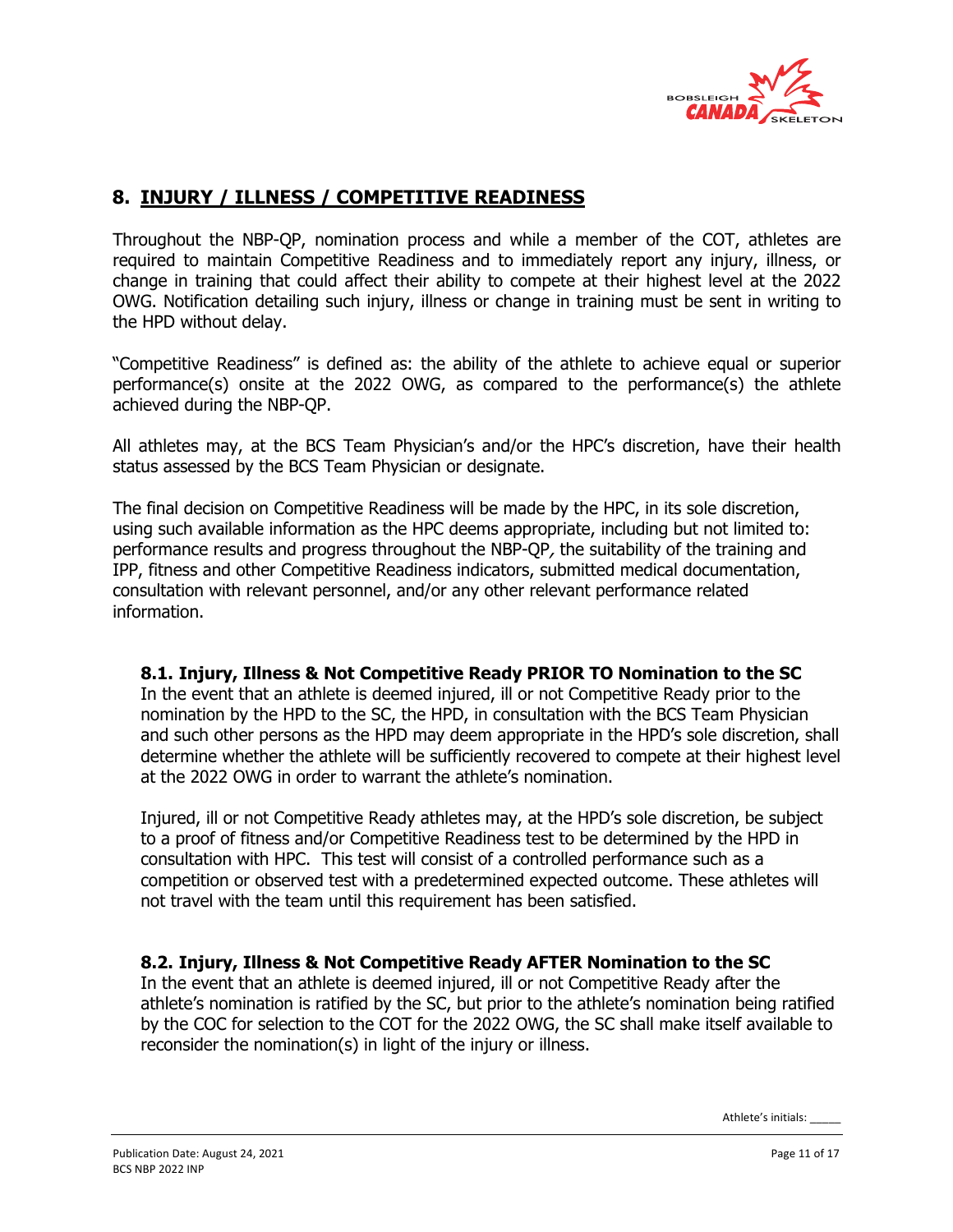

# **9. ATHLETE REMOVAL from the COT**

Athletes may be removed from the COT at any time, for reasons including, but not limited to:

- a) Inability to maintain Competitive Readiness, because of injury, illness or other reasons;
- b) Failure to immediately report any injury, illness, or change in training that could affect their ability to compete at their highest level;
- c) Failure to adhere to all WADA, CCES, and COC anti-doping protocols, policies and procedures including participation in out of competition testing as required by WADA, CCES, and COC Rules; and/or
- d) where an athlete is found to have breached the BCS Athlete Agreement and/or (an) associated policy(ies), including but not limited to the BCS Athlete Code of Conduct and/or COC, IBSF and/or IOC policies.

For the avoidance of doubt all disciplinary proceedings shall be conducted in accordance with the BCS Athlete Agreement and other relevant BCS policies, available on the BCS website: https://www.bobsleighcanadaskeleton.ca/en/team/policies/

Any athlete removals from the COT following the **January 19th, 2022** COT Nomination deadline are subject to the approval of the COC Team Selection Committee, as applicable.

# **10. ATHLETE REPLACEMENT**

#### **10.1. After COT Nomination Deadline Before Beijing 2022 Sport Entries Deadline**

Should a nominated athlete, at any time between the **January 19th, 2022** COT Nomination deadline and the **January 24th, 2022** Beijing 2022 Sport Entries deadline, decline his or her nomination or be unable to compete for reasons including but not limited to those set out in **clause 9.** and/or other unforeseen circumstances, BCS may at its sole discretion replace that athlete with a Substitute Non-Nominated Athlete, subject to the approval of the COC Team Selection Committee.

#### **10.2. After Beijing 2022 Sport Entries Deadline Before First Team Captains' Meeting**

Should a nominated athlete, at any time between the **January 24th, 2022** Beijing 2022 Sport Entries deadline and the **First Team Captains' Meeting** for the relevant discipline, be unable to compete for reasons including but not limited to those set out in **clause 9.** and/or other unforeseen circumstances, BCS may at its sole discretion replace that athlete with an Ap Alternate Athlete or Substitute Non-Nominated Athlete subject to the 'IOC/Beijing Late Athlete Replacement Policy' and IBSF regulations.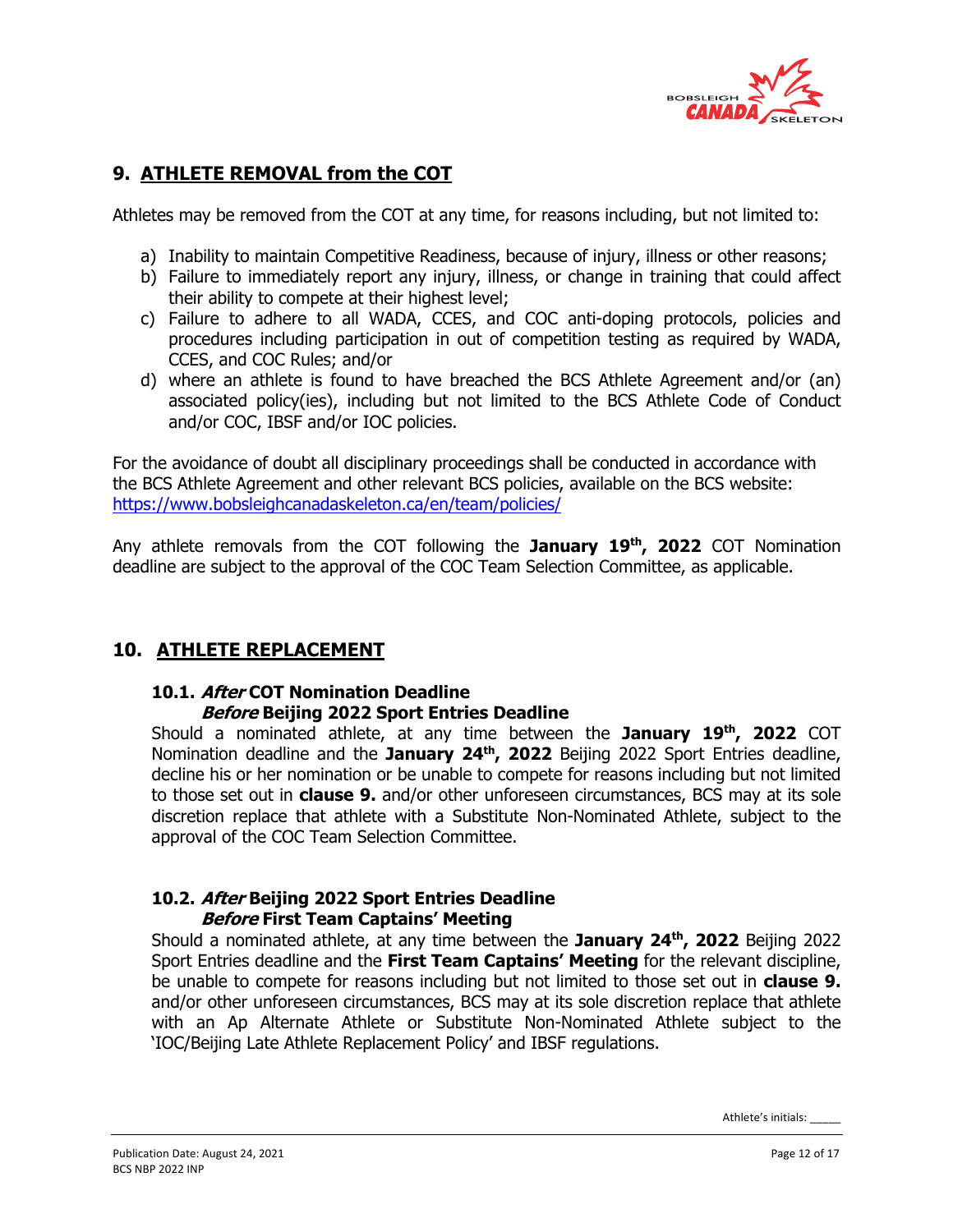

### **10.3. After First Team Captains' Meeting**

Should a nominated Bobsleigh Crew athlete, after the **First Team Captains' Meeting** for the relevant discipline, be unable to compete for reasons including but not limited to those set out in **clause 9.** and/or other unforeseen circumstances, BCS may at its sole discretion replace that athlete with an Ap Alternate Athlete subject to the 'IOC/Beijing Late Athlete Replacement Policy' and IBSF regulations.

# **11. INTERPRETATION**

These BCS NBP INP shall be interpreted in a purposeful manner in order to give meaning to the intention and Objectives and in the context of BCS's Mission as set out herein.

In the event of ambiguity, omission or lack of clarity in these BCS NBP INP and/or related processes, a final and binding decision or determination will be made by BCS, including but not limited to the HPD, HPC and/or SC, as appropriate, in its sole discretion.

# **12. CHANGES to these BCS NBP INP**

BCS may, from time to time, amend or update these BCS NBP INP in accordance with the requirements of the IBSF, COC, IOC and/or any other unforeseen circumstance in accordance with the terms and conditions of these BCS NBP INP.

Such changes must be reasonably justifiable in accordance with fundamental principles of natural justice and procedural fairness.

In the event of a change to these BCS NBP INP, BCS shall inform the COC of the changes and the reasons for those changes as soon as reasonably possible. Such changes shall be notified to the affected parties in writing and posted on the BCS website as soon as reasonably possible.

This clause shall not be used to justify changes after a competition or trials that formed part of these BCS NBP INP unless it is related to an unforeseen circumstance(s).

# **13. UNFORESEEN CIRCUMSTANCES**

In the event of unforeseen circumstances beyond the control of BCS that prevent the SC from fairly implementing these BCS NBP INP as written, the SC, HPC and/or HPD, as appropriate, shall have full discretion to resolve the matter as they see fit, taking into account factors and circumstances that they deem relevant.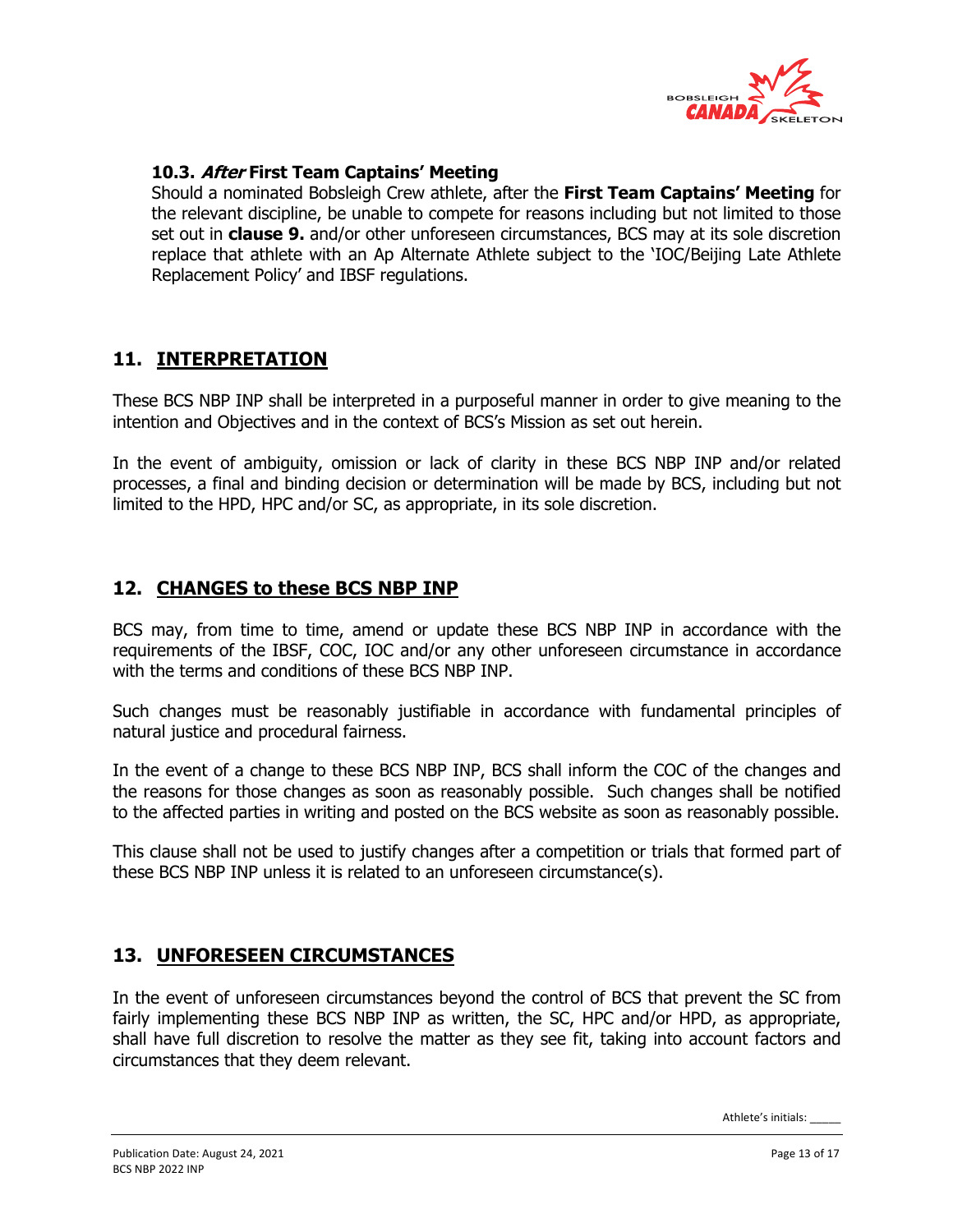

For the avoidance of doubt, while the coronavirus (COVID-19) pandemic is known at the time of drafting these BCS NBP INP, how the pandemic may affect these BCS NBP INP from time to time is unknown and unforeseeable and therefore considered unforeseen circumstances for the purposes of these BCS NBP INP.

# **14. ON-SITE AT THE OLYMPIC GAMES**

Once the nominations are accepted by the COC, all athletes selected to the COT will have equal status as qualified COT members.

The designated BCS NBP OWG Team Leader shall have authority for changes to an Athlete's COT status including, but not limited to athlete removal decision(s)s and/or use of Ap Alternate Athlete(s) at the 2022 OWG.

# **15. APPEALS**

Any dispute in relation to these BCS NBP INP shall be conducted in accordance with the BCS Appeals Policy available on the BCS website: https://www.bobsleighcanadaskeleton.ca/en/team/policies/

Athlete's initials: \_\_\_\_\_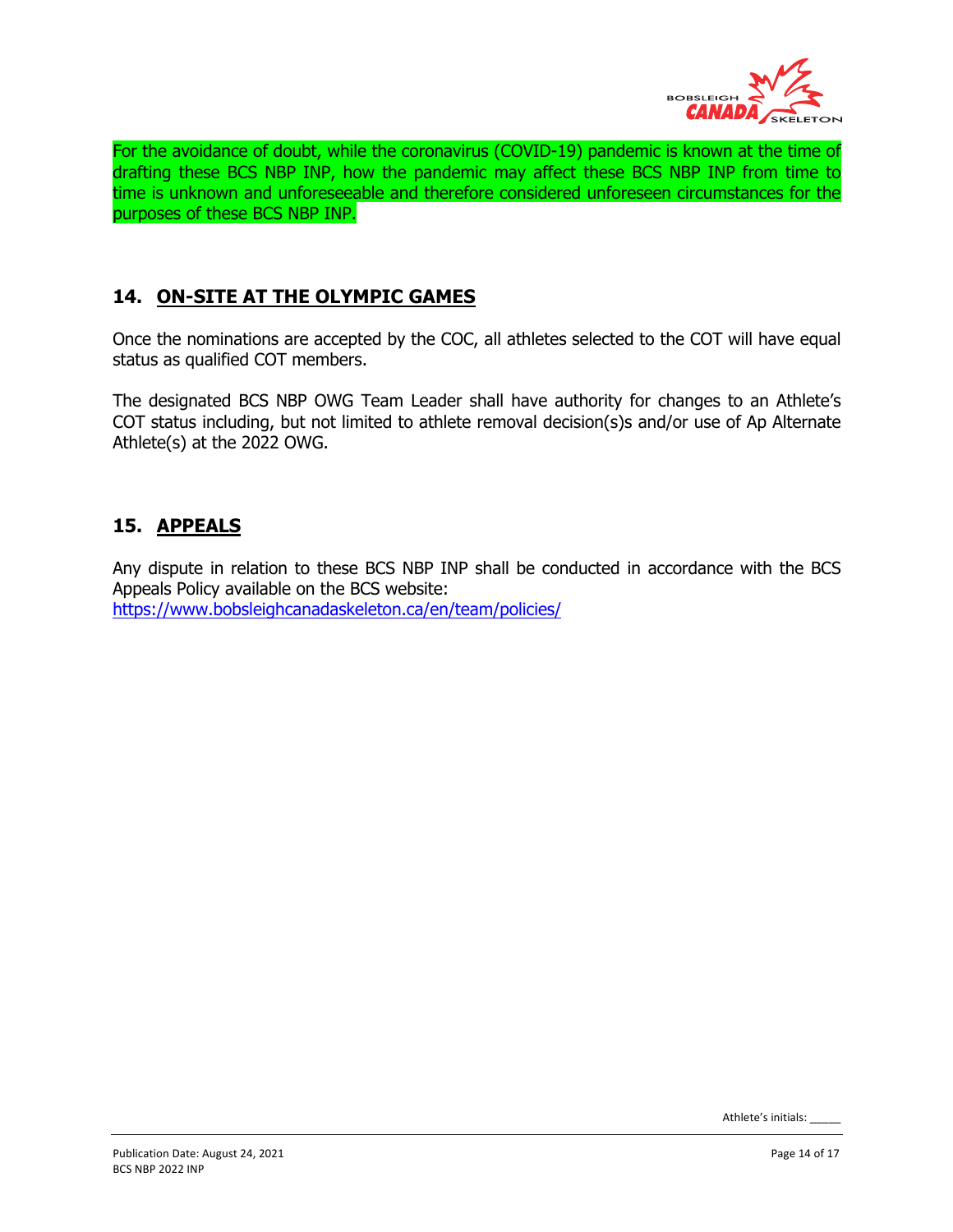

## **APPENDIX 'A' BCS 2022 OWG ATHLETE ACKOWLEDGEMENT AND ACCEPTANCE AGREEMENT**

I, 1. a member in good standing of Bobsleigh Canada Skeleton (BCS) with current National Team Athlete status hereby acknowledge and confirm that:

- 1) I have read, understood and accept these BCS NBP INP established by BCS including the IBSF BQS established by the IBSF;
- 2) I accept and acknowledge that these BCS NBP INP were appropriately established;
- 3) I agree to be bound by the terms and conditions of these BCS NBP INP;
- 4) I accept that these BCS NBP INP will be applied in the sport of Bobsleigh for the qualification of quota places by BCS according to the IBSF BQS, eligibility for nomination of athletes to the COC by BCS and confirmation of nominations of athletes to the COT by the COC;
- 5) I understand that changes may occur to these BCS NBP INP and that such changes shall be notified to me via email and posted on the BCS website as soon as reasonably possible.
- 6) I understand that an athlete's right of appeal with respect to these BCS NBP INP must be made in accordance with **clause 15.** of these BCS NBP INP; and
- 7) I understand that the Olympic Charter grants the COC exclusive jurisdiction over the naming of athletes who will represent Canada at the Olympic Games.

Athlete's Signature Date Date

Athlete's Name (Please Print)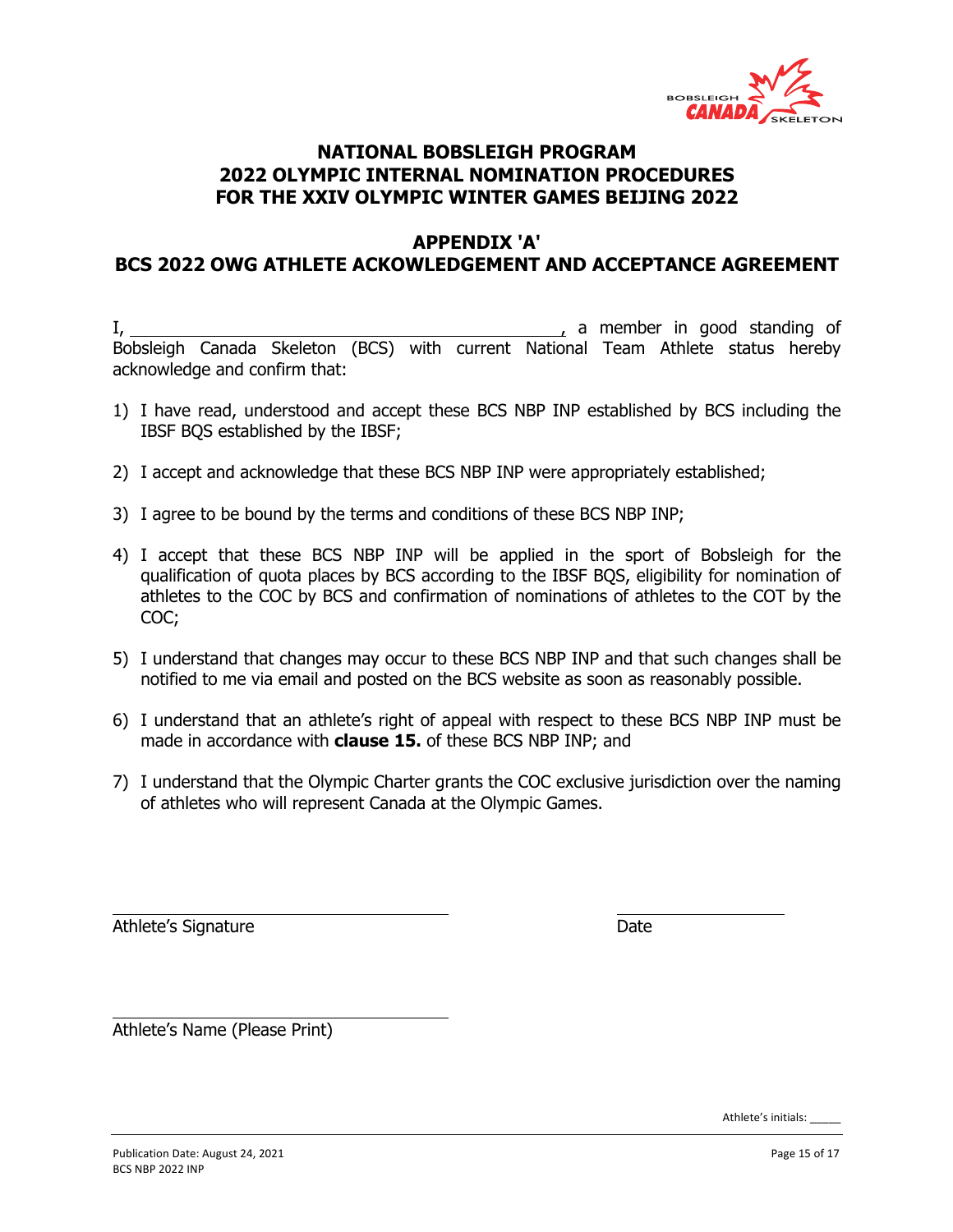

# **APPENDIX 'B' NBP PERFORMANCE SCORE RUBRIC**

| <b>ATHLETE</b><br><b>NAME</b> | <b>TIME FROM</b><br><b>PUSH STANDARD*10</b><br>(A) | <b>APE</b><br><b>SCORE/100</b><br>(B) | <b>TOTAL</b><br>$A + B$ |
|-------------------------------|----------------------------------------------------|---------------------------------------|-------------------------|
| <b>Athlete A</b>              | $+1.5$                                             | 7.67                                  | 9.17                    |
| <b>Athlete B</b>              | $+1.8$                                             | 7.12                                  | 8.92                    |
| <b>Athlete C</b>              | $+1.3$                                             | 7.18                                  | 8.48                    |
| <b>Athlete D</b>              | $+0.9$                                             | 6.87                                  | 7.77                    |
| <b>Athlete E</b>              | $+0.1$                                             | 7.36                                  | 7.46                    |
| <b>Athlete F</b>              | $+0.7$                                             | 6.54                                  | 7.24                    |
| <b>Athlete G</b>              | $+0.4$                                             | 6.66                                  | 7.06                    |
| <b>Athlete H</b>              | $+0.0$                                             | 7.01                                  | 7.01                    |
| <b>Athlete I</b>              | $+0.1$                                             | 6.67                                  | 6.77                    |
| Athlete J                     | $-1.0$                                             | 6.98                                  | 5.98                    |
| <b>Athlete K</b>              | $-0.3$                                             | 5.89                                  | 5.59                    |
| <b>Athlete L</b>              | $-0.5$                                             | 5.79                                  | 5.29                    |
| <b>Athlete M</b>              | $-1.7$                                             | 5.37                                  | 3.67                    |

| Amount of time between<br>an athletes' Single Push | Calculated based      |       |
|----------------------------------------------------|-----------------------|-------|
|                                                    |                       |       |
| Testing score and the                              | on the NBP APE        |       |
| respective NBP Push                                | <b>Scoring Tables</b> | Total |
| Standard                                           | attached as           |       |
| + indicates faster                                 | <b>Appendix C</b>     |       |
| - indicates slower                                 |                       |       |

|      | NBP Push Standard - Pilots |        | NBP Push Standard - Crew |
|------|----------------------------|--------|--------------------------|
| Men: | $\leq$ 5.20 sec            | Men:   | $\leq$ 5.15 sec          |
|      | Women: $\le$ 5.60 sec      | Women: | $\le$ 5.55 sec           |

Publication Date: August 24, 2021 **Page 16 of 17** Page 16 of 17 BCS NBP 2022 INP